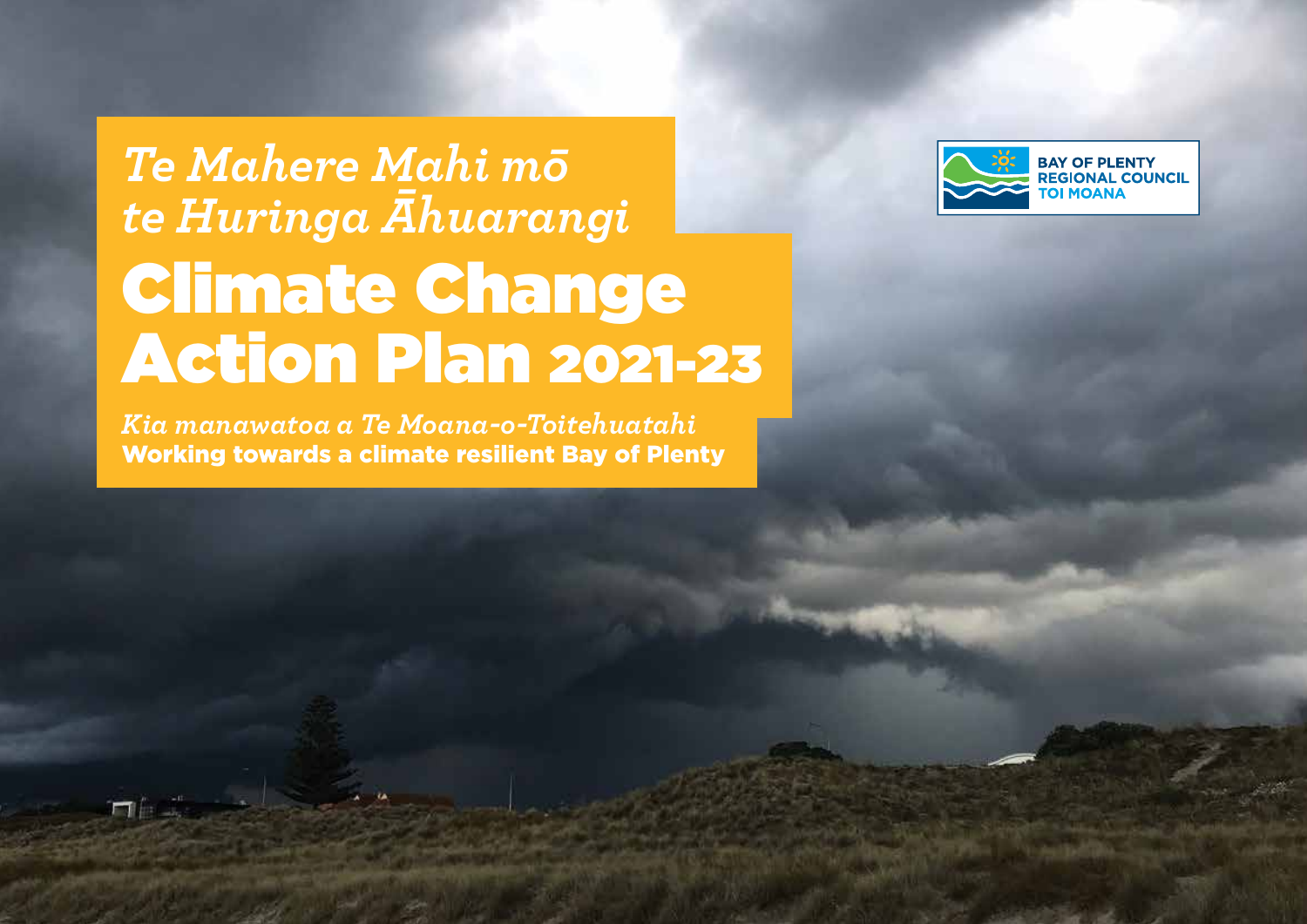### *Kōrero whakataki*

*Ko te huringa āhuarangi tētahi take taiao, pāpori, ahurea me te ōhanga. He tino whānui, he tino nui hoki tōna pānga – kāore i te mōhiotia te rahinga, whānuitanga hoki.*

### Introduction

Climate change is an established environmental, social, cultural and economic issue. Its impact is at the same time far reaching and significant – and uncertain in terms of its scale and extent.

Climate change is an acknowledged strategic issue for Council but, as with many organisations, the complexity, scale and significance of the issue means finding responses to the challenge is not easy. Local government has the added challenge that it is an organisation (itself) but has responsibilities and obligations to the community (others).

#### *Me whakatūtuki te huringa āhuarangi e pā ana ki te:*

- *• whakangāwari* te whakaheke i ngā hau kati kōtuhi kei te hau takiwā; me te
- *• urutaunga* e urupare ana ki ngā huringa kei te kite tātau ināianei, ā, ka pā mai tonu ahakoa ka heke haere pea ngā tukunga ā muri ake.

#### *Action on climate change is needed both in terms of:*

- *• mitigation* reducing greenhouse gases in the atmosphere; and
- *• adaptation* responding to the changes we are already seeing and will continue to encounter, even with a global reduction in future emissions.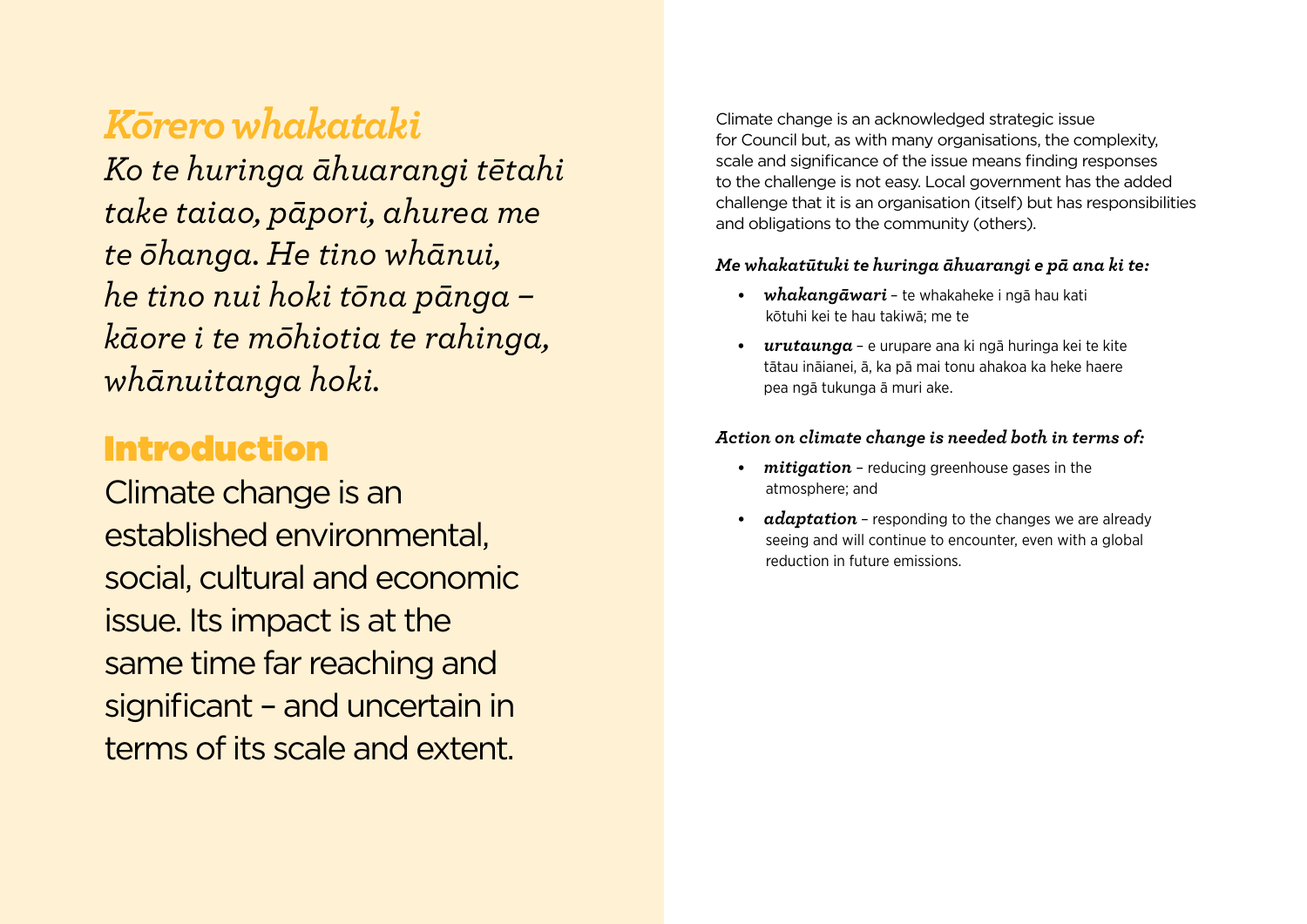Our aim is to be a key contributor in shaping a low carbon, resilient future for the Bay of Plenty.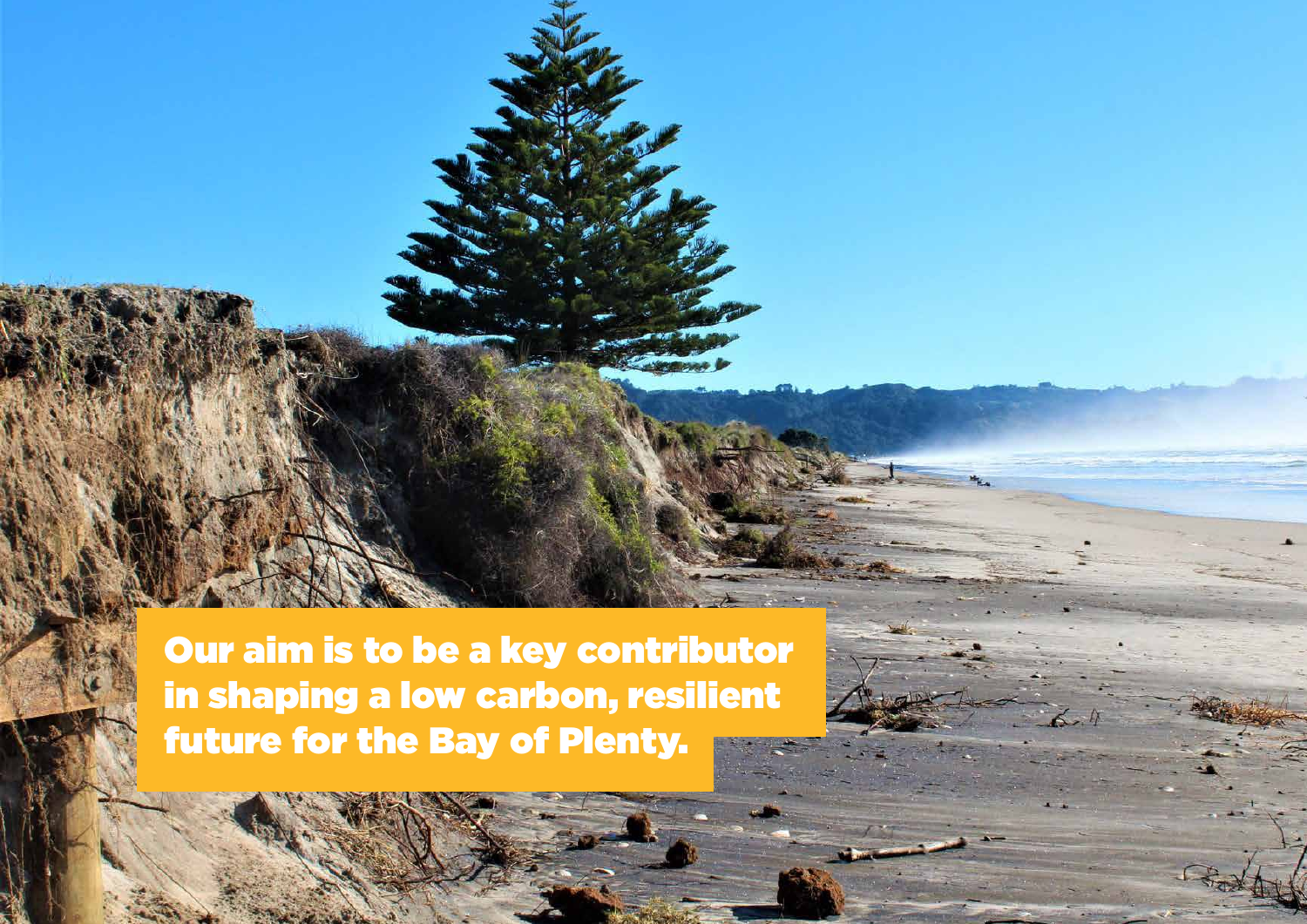# Our climate change statement *Te whakatau whakatika āhuarangi*

**AND SHEET AND ARE**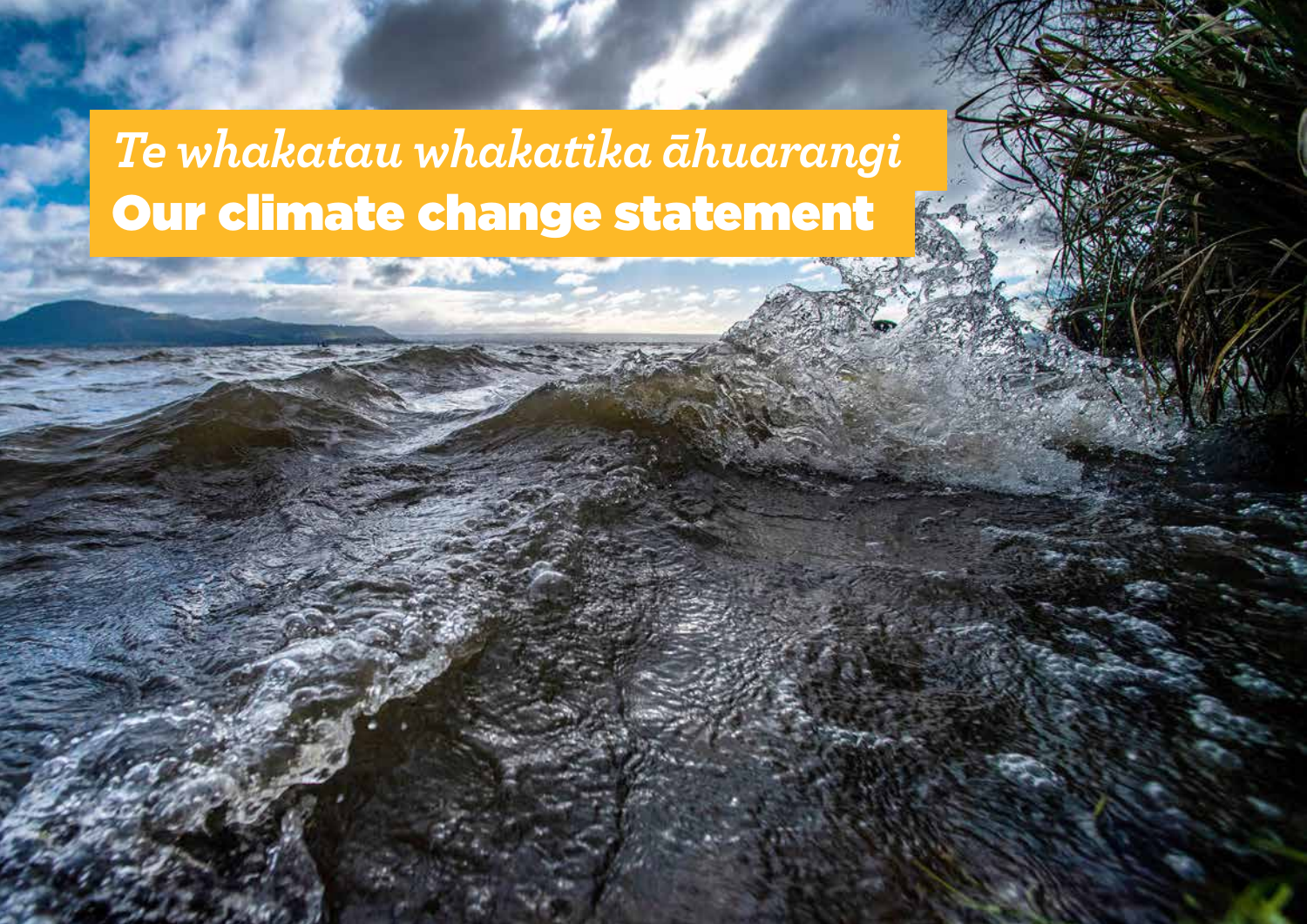#### *Toi Moana Bay of Plenty Regional Council recognises the significant implications that climate change will have for the Bay of Plenty and the need for mitigation and adaptation actions locally and region-wide.*

Following our declaration of a climate change emergency in June 2019, we committed to working with our sectors and communities on transitioning to a low carbon future and preparing ourselves for the changing climate. Our Climate Change Action Plan and Work Programme guides our work in this area, including a strong focus on reducing our emissions as a Toitū CarbonReduce certified organisation.

This Climate Change Statement outlines Toi Moana Bay of Plenty Regional Council's view of what needs to occur in our region and the transformational changes needed to respond to climate change. The Statement will inform and guide how we can work in partnership with Māori and support conversations around the regional climate change challenges.

### Our vision

Bay of Plenty Regional Council strengthens the long-term resilience and sustainability of the Bay of Plenty region through climate change action and awareness.

### Our objectives

- 1. Risks from climate change related impacts are managed and resilience is increased through consistent adaptation planning based on best scientific information;
- 2. Community awareness of climate change mitigation and adaptation solutions increases, and organisations and individuals know what they can do to improve the long term resilience and sustainability of the region; and
- 3. Bay of Plenty Regional Council greenhouse gas emissions reduce across all areas of influence, including its own operations, helping to create the conditions for a just transition to a smart, innovative, low-carbon regional economy.

### Transformational shifts required for the Bay of Plenty

We recognise that transformational shifts are required in order to meet the region's climate change challenges. These include:

- 1. An engaged and aware community, enabled to take action.
- **2.** Transport emissions are significantly reduced across the region.
- **3.** Lower carbon energy supply and demand challenges are addressed.
- 4. Land use planning results in emissions reductions and adaptation.
- **5.** Investors in our region support low carbon transitions.
- 6. Significant investment occurs in natural carbon storage, including planting native trees and the preservation or creation of wetlands.

### We will:

- Act proactively and with urgency to address climate change risks.
- Raise awareness of climate change and its anticipated impacts, and show leadership in climate change action response.
- Work collaboratively.
- Put science based evidence front and centre.
- Value māturanga and te ao Māori in our approach.
- Align with national direction and commitments.
- Stimulate debate and innovative thinking.
- Factor carbon footprints into our decision making.

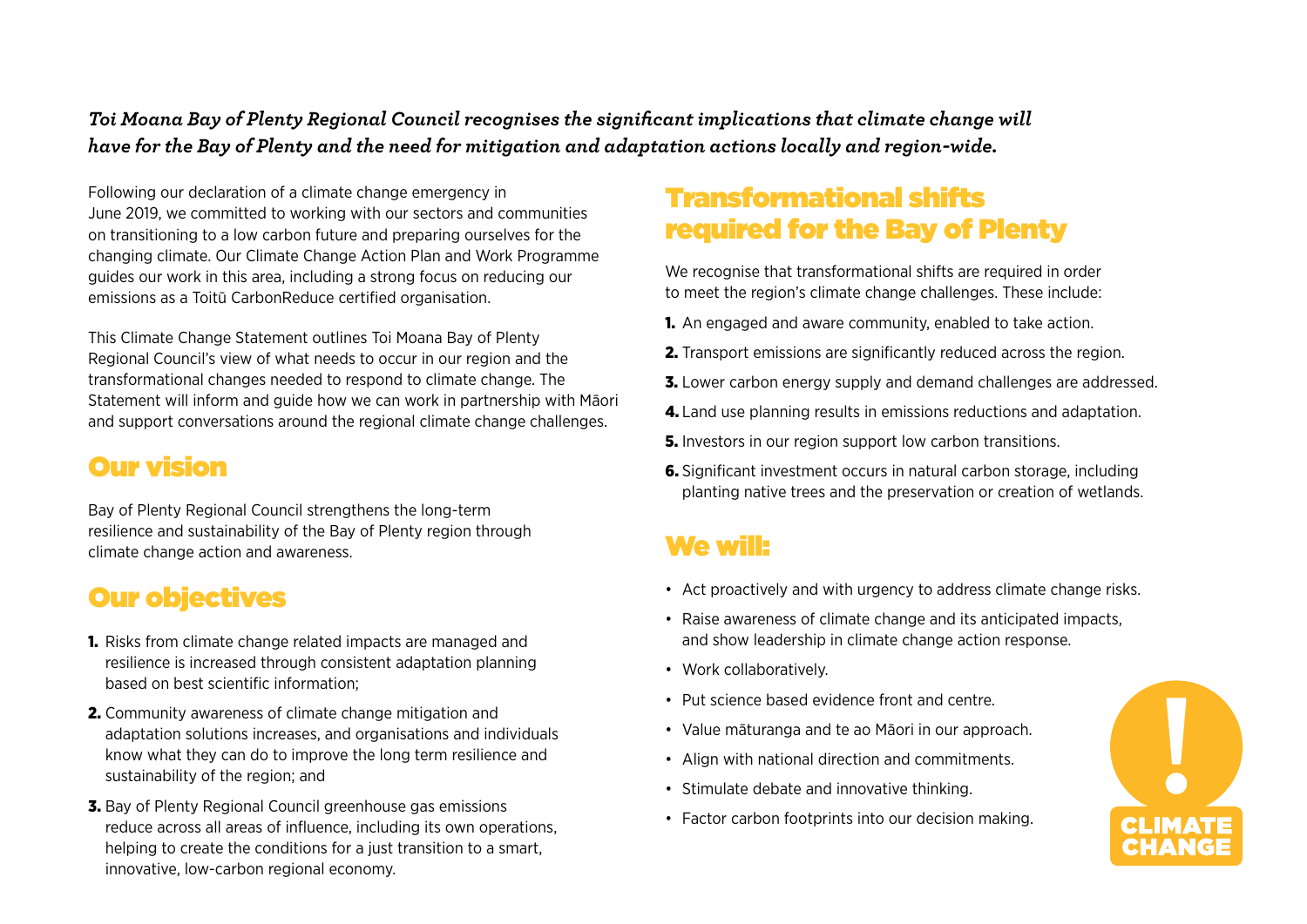## *Whakaekengia tēnei waka* Join our journey

*Climate change is a strategic priority for Toi Moana Bay of Plenty Regional Council and this was reflected through the Long Term Plan process with significant funding assigned to the climate change related projects included in this Action Plan.* 

In 2017, we signed the New Zealand Local Government Leaders' Climate Change Declaration. This committed us to develop and implement ambitious action plans to reduce greenhouse gas emissions and support resilience within Council and for our local communities.

In 2019, we declared a Climate Emergency, committing to work with the community on transitioning to a low carbon future and adapting to a changing climate. We also adopted our first Climate Change Action Plan this same year.

The first iteration of the Action Plan outlined a range of initiatives, with a strong focus on getting our 'house in order'. As part of this, we have become a Toitū CarbonReduce certified organisation, calculated our organisational carbon footprint and put measures in place to reduce this footprint over time, in line with our organisational emissions target.

Our work on climate change is co-ordinated through a dedicated programme, which brings together projects with a specific focus on climate change. These projects sit alongside the range of work we do across our Council services that has climate change implications, but where climate change is not the primary focus.

As we continue on our climate change journey, our role will continue to evolve and develop, with greater clarity expected as the national framework and legislation falls into place. As part of this journey, this Action Plan has been reviewed, alongside the Long Term Plan 2021-31 process and adoption of our Climate Change Statement, to identify a new set of goals and actions for this second iteration of our Climate Change Action Plan.

Our community outcomes are the four pillars that all our work relates too.





*Te mana o te wai* Freshwater for life



*Kia haumaru, kia pakari te hapori* Safe and resilient communities



*Toitū te rohe* A vibrant region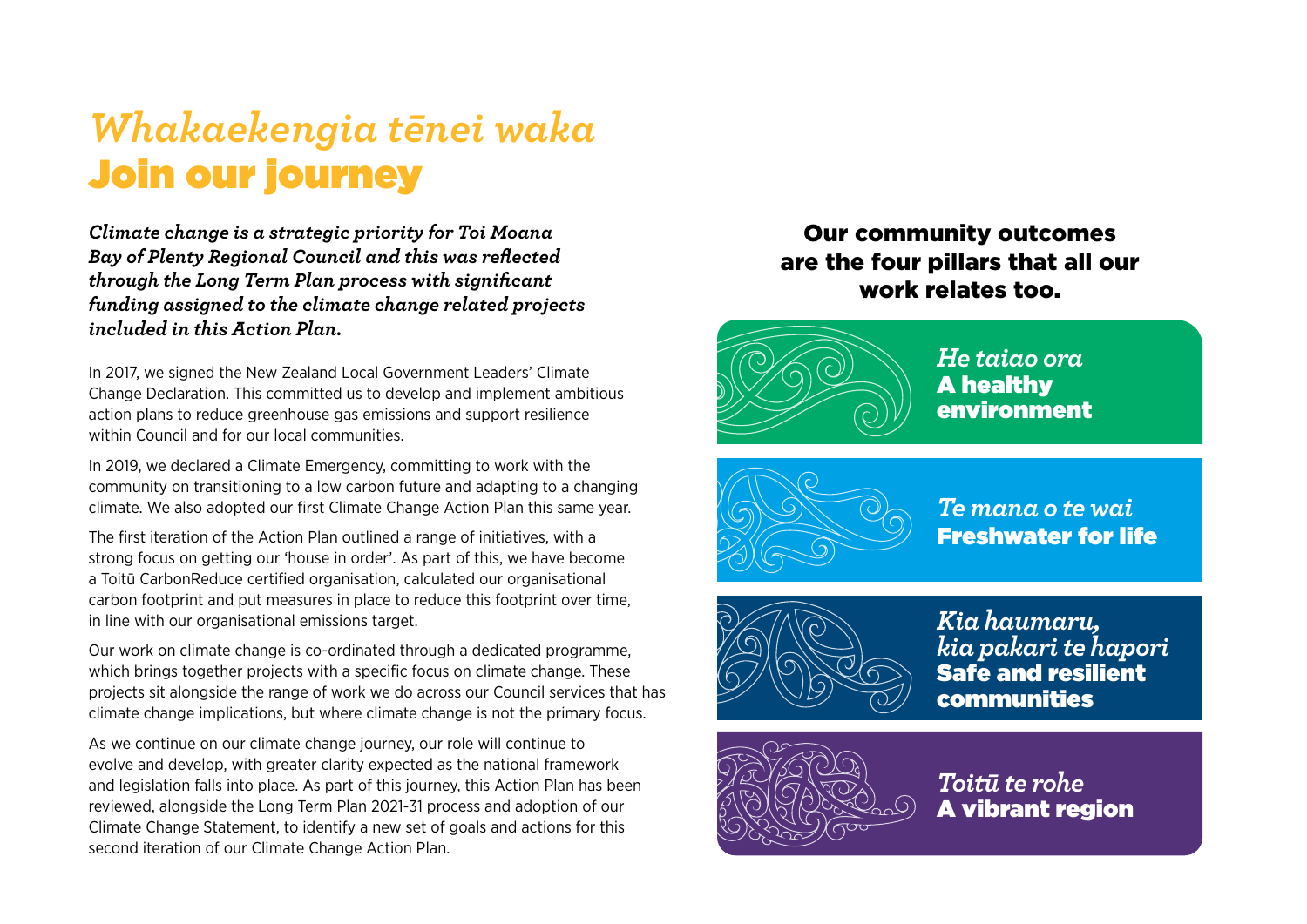## *Ngā whainga*  Our goals

*E whakarārangi ana tā tātau Mahere Mahi mō te Huringa Āhuarangi i tā tātau urupare ki te huringa āhuarangi e pā ana ki ngā mahi mō te whakangāwari me te urutaunga.*

*These goals guide our specific climate change actions. Their impact stretches across all four of our community outcomes, as set in our Long Term Plan.* 



#### *Goal 1*

#### **BOPRC is net zero carbon by 2050**

We will identify and implement deliberate mitigation actions we can make as an organisation in order to reduce our greenhouse gas emissions and achieve this target.



#### *Goal 2*

#### **Reducing regional greenhouse gas emissions**

We will support a just transition to a smart, innovative, low carbon regional economy. We will work with iwi, businesses and our communities to identify actions they can take to reduce emissions.



#### **Our BOP community is aware, engaged and resilient**

People who are aware of climate change and its implications are more likely to engage in reducing emissions (mitigation) and planning to deal with the impacts of climate change (adaptation). To improve the long term resilience and sustainability of the region we have a role to play in taking the BOP on this journey.

**Our Climate Change Action Plan outlines our response to climate change in terms of actions around both mitigation and adaptation.**



#### *Goal 3*

*Goal 4* 

#### **As a region we understand, are preparing for and adapting to a changing climate**

To prepare for a changing climate, we need to be aware of how and where we will be affected by the impacts of climate change and plan accordingly. Using the best available information, we will work to understand the risks climate change presents for our region based on the local physical, social, economic and wider environmental impacts. This will support adaptation conversations across the region to help iwi, businesses and communities plan to adapt and protect what they value most.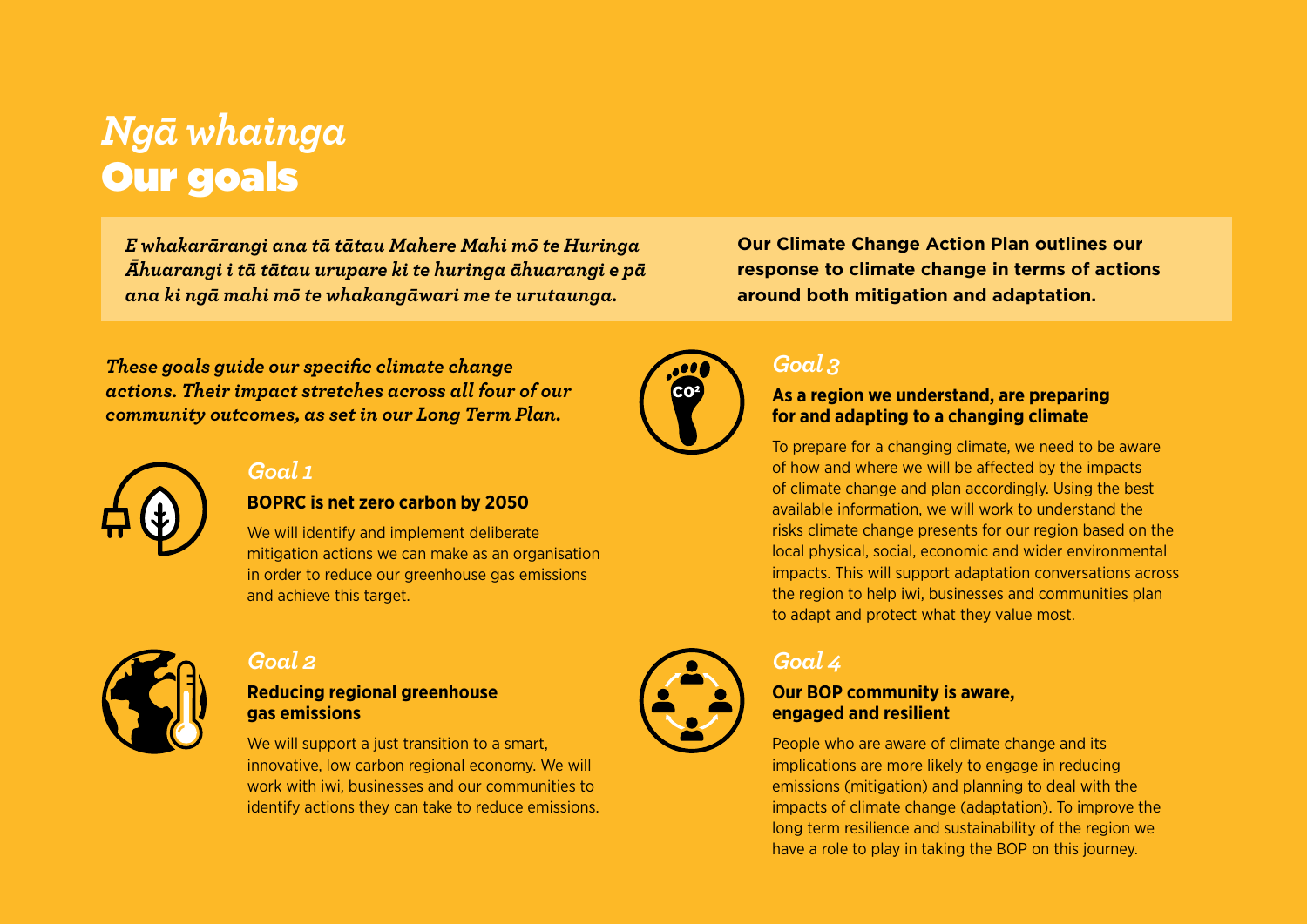## *Ngā kōrero o te rangahau* What the research says

#### *International and national analysis says the following about climate change:*

- Multiple lines of evidence show climate change is happening
- The levels of carbon dioxide and methane in the atmosphere are increasing
- The Earth's temperature is changing at a rate unprecedented in recent history
- It is extremely likely that humans are the cause of recent global warming
- Limiting climate change will require substantial reduction of greenhouse gas emissions
- The effects of climate change will continue even after emissions are reduced
- The climate system is very complex and there are uncertainties about future changes

In summary, climate change will affect all of New Zealand but this impact will vary across different areas of New Zealand.

These impacts will present many challenges but also opportunities. The effects of these impacts will vary depending on how different sectors, such as horticulture, agriculture and tourism, respond to changing climate conditions.

Climate change is a complex issue where responses and allocation of resources need to be carefully considered. A key challenge is identifying where Council has the most ability to influence management of the issue when set against the backdrop of Central Government action – what is the best role we can play in building and supporting community resilience in the face of a changing climate?

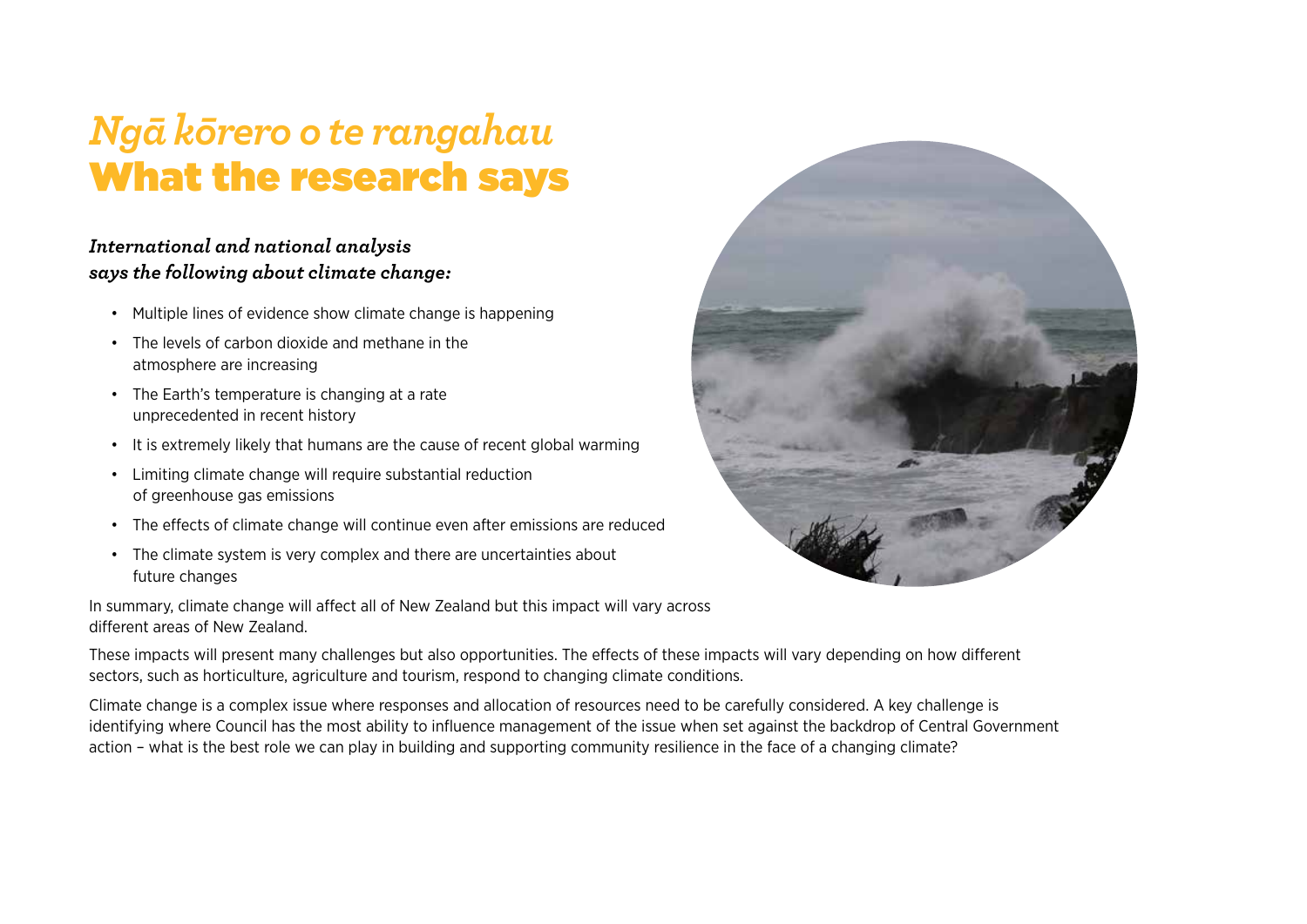### *Ngā pānga pea o te huringa āhuarangi ki te rohe* Likely climate change impacts for the Bay of Plenty\*



**\*Based on current greenhouse gas emission rates. We may be able to slow or reduce the scale of these changes if sufficient local and global action is taken to decrease emissions.**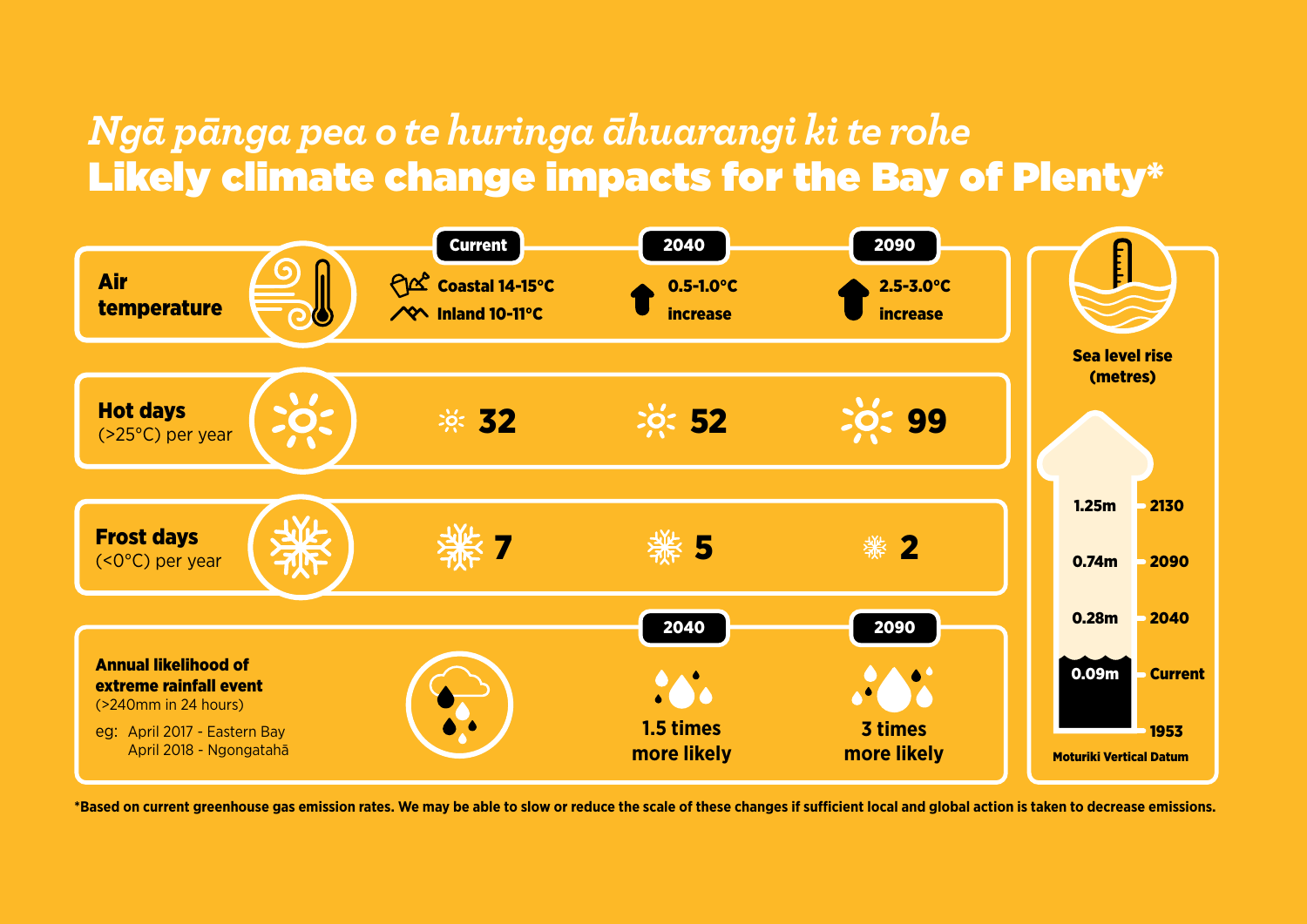### *Ngā tukunga haurehu kati mahana i te rohe*  Greenhouse gas emissions in the Bay of Plenty

*In 2017, we collaborated with the region's local authorities on a technical report outlining the Bay of Plenty Community 2015/16 Carbon Footprint. By establishing this emissions baseline we are able to understand the key areas where we need to focus action to reduce emissions.*

Agricultural and transport emissions are the two major emissions sources for the region. In 2015, our agricultural emissions were on par with the national average whereas our transport emissions per person were above the national average. There is some variation in the carbon footprints at a city and district level, depending on population size and the dominant sectors/industries in a particular area.

Within our region, we are working with the other Bay of Plenty local authorities to take action on climate change. Whakatāne District Council adopted a Climate Change Strategy in October 2020 and Rotorua Lakes Council adopted its Climate Action Plan in February 2021, both of which set district targets for greenhouse gas emissions reductions. Action on climate change will be a priority in Tauranga City Council's sustainability framework. We will be working with our colleagues to support the delivery of actions within each district and ensure the local and regional approaches are working in harmony and enhancing overall outcomes.

A project to update the Bay of Plenty Carbon Footprint with more recent data is included in this Action Plan.



**Summary of overall gross emissions by source, excluding forestry, 2015/16 - Bay of Plenty**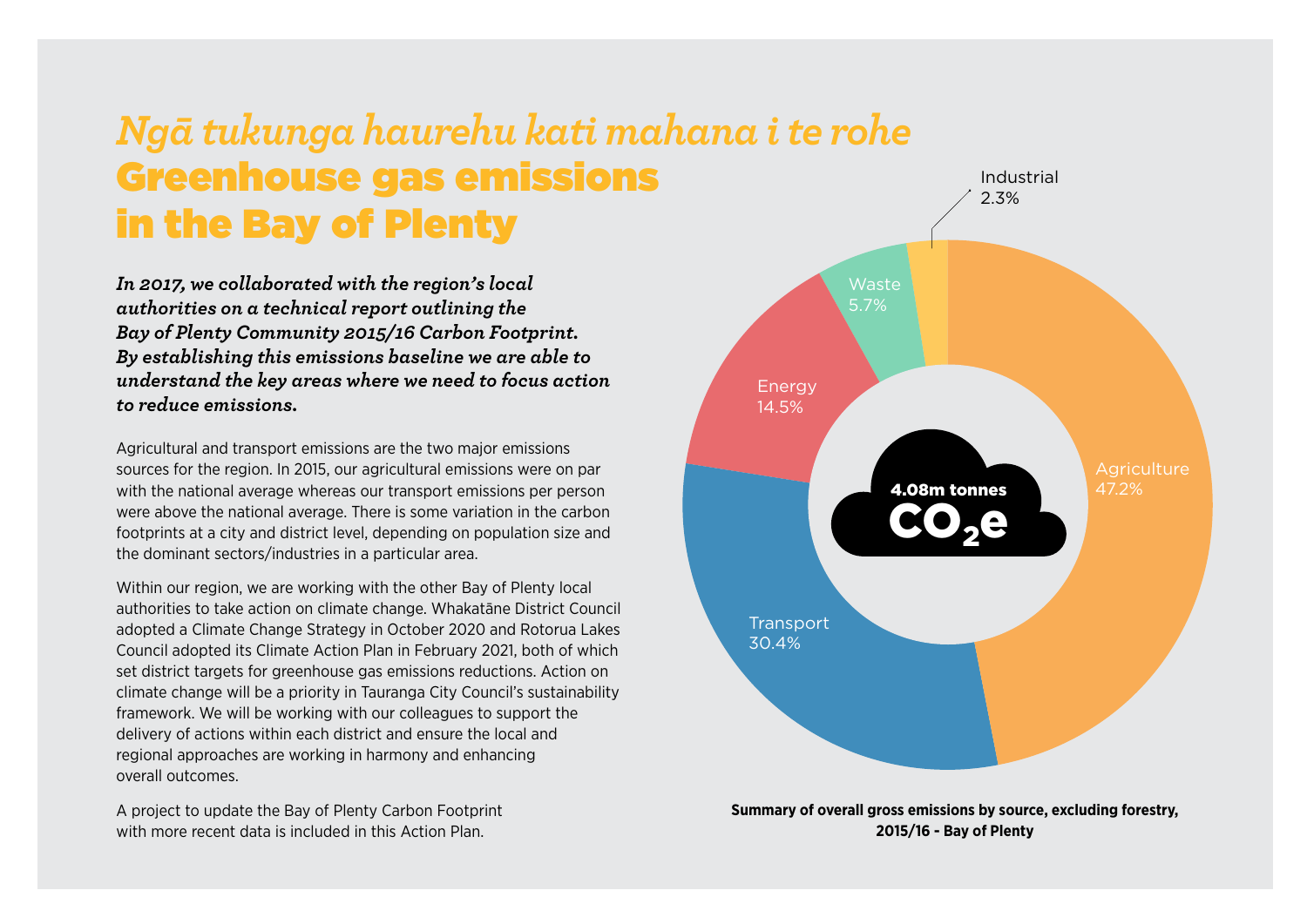### *Aronga ā-motu* National direction

*Climate change continues to be a key focus in Central Government policy development, both as direct climate policy and in other areas such as the current resource management reforms and implementation of National Policy Statements for Freshwater Management and Urban Development.*

The Climate Change Response (Zero Carbon) Amendment Act 2019 (the Act) came into force in November 2019 and provides New Zealand with a framework towards reducing emissions by 2050 and achieving a climate resilient future. The Act includes the following national targets for the reduction of greenhouse gas emissions:

- Reduce net emissions of all greenhouse gases (except biogenic methane) to zero by 2050; and
- Reduce emissions of biogenic methane to 24–47% below 2017 levels by 2050, including to 10% below 2017 levels by 2030.

The Act also established the Climate Change Commission, which finalised its first package of advice to Central Government in May 2021. This advice will inform the first three emissions budgets (2022-2025; 2026-2030; 2031-2035) adopted by Government at the end of 2021 to set Aotearoa on the path to deliver on the national targets.

Under the Act, the first National Climate Change Risk Assessment was published in 2020, identifying the key climate risks for Aotearoa. The Government is currently drafting the first National Adaptation Plan, due to be released in 2022, outlining the national response to these risks.

The Resource Management Act 1991 (RMA) is another key piece of legislation which requires local government to consider climate change. The current Resource Management system reforms will replace the RMA with three proposed pieces of legislation to be introduced in 2022-23: the Natural and Built Environments Act, the Strategic Planning Act and the Climate Change Adaptation Act. The reforms are expected to provide greater clarity around the roles and responsibilities for local government in relation to climate change.

# **ZERG CARBON ACT NZ**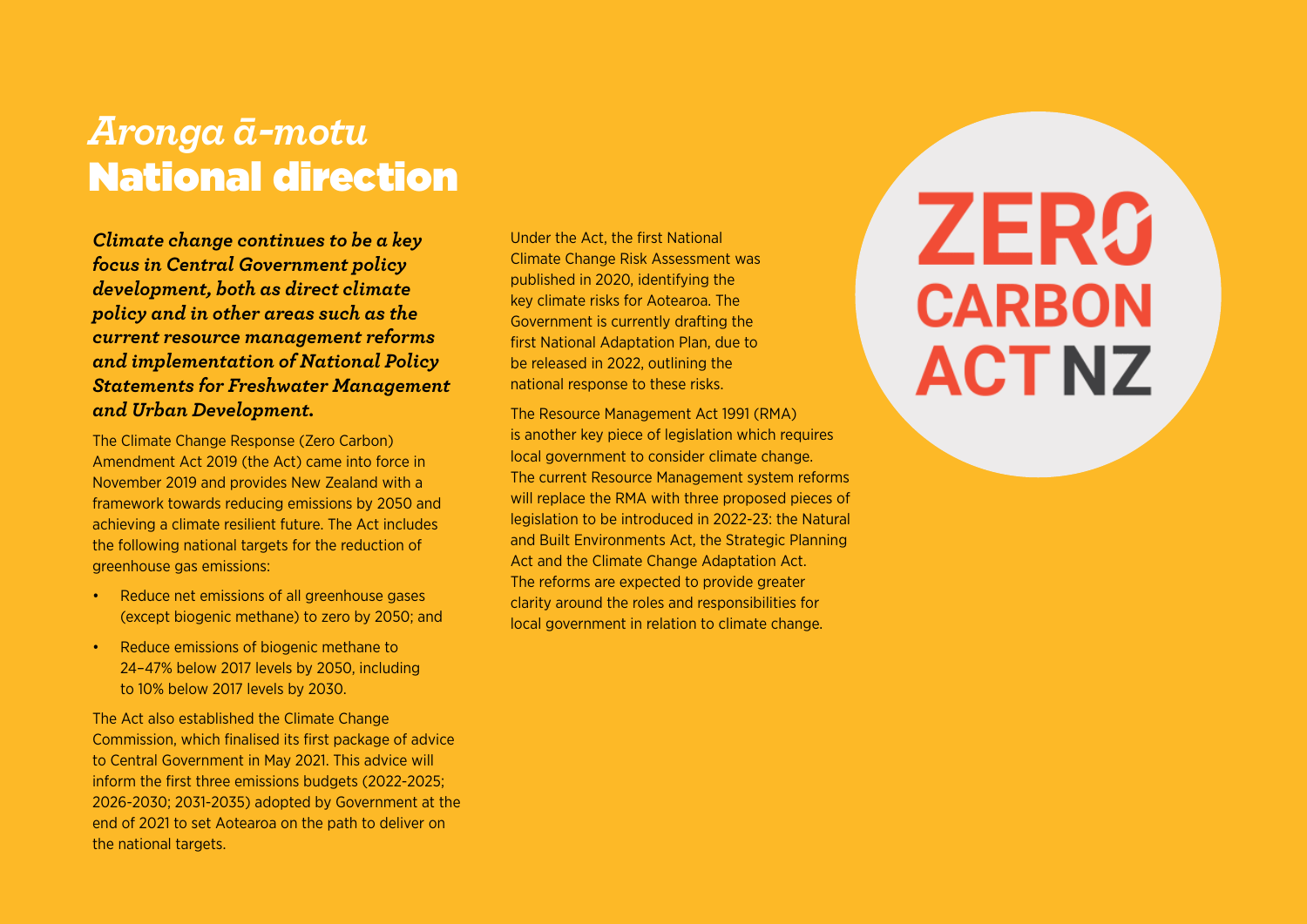# *Ngā hinonga o te mahere mahi* Action Plan projects

The following table outlines specific climate change focused projects we are undertaking over the next three years.

| <b>No</b>      | <b>Project</b>                                                     | <b>Description</b>                                                                                                                                                                                                                                                                                                                                                                                   | Mitigation/<br><b>Adaptation</b> | <b>Goal</b>    | <b>Timeframe</b> |
|----------------|--------------------------------------------------------------------|------------------------------------------------------------------------------------------------------------------------------------------------------------------------------------------------------------------------------------------------------------------------------------------------------------------------------------------------------------------------------------------------------|----------------------------------|----------------|------------------|
| $\mathbf{1}$   | Staff travel plan                                                  | Develop a travel plan for staff that encourages environmentally sustainable transport<br>choices, with health and wellbeing benefits, through support for sustainable travel<br>options for commuting to and from work, and for work-based travel.                                                                                                                                                   | Mitigation                       | 1&2            | 2021-22          |
| $\overline{2}$ | Wetland carbon<br>sequestration study                              | Scoping study on the potential for coastal wetland rehabilitation to contribute to<br>sequestration and blue carbon storage in the region.                                                                                                                                                                                                                                                           | Mitigation                       | 2              | 2021-22          |
| $\overline{3}$ | <b>BayTrust Nature</b><br><b>Carbon Programme</b>                  | Support the establishment of the BayTrust Nature Carbon Programme,<br>in partnership with Ekos.                                                                                                                                                                                                                                                                                                      | Mitigation                       | 2              | 2021-22          |
| $\overline{4}$ | Electric vehicle<br>(EV) charging<br>infrastructure<br>analysis    | An analysis of the EV charging infrastructure in the region: including gaps,<br>market failure, emerging trends, and opportunities for investment.                                                                                                                                                                                                                                                   | Mitigation                       | $\overline{2}$ | 2021-22          |
| 5 <sup>5</sup> | <b>Bus decarbonisation</b><br>feasibility study                    | The study will examine the options for introducing decarbonised (i.e. zero emission)<br>buses and make recommendations for further technical studies which will enable<br>future local bus contracts to procure these vehicles. A key aspect of the feasibility<br>study is the need to consider additional power supply requirements, charging<br>infrastructure and well-located depot facilities. | Mitigation                       | 2              | 2021-22          |
| 6              | <b>BOP</b> regional carbon<br>footprint                            | Update BOP Regional Carbon footprint with breakdown by district and<br>greater detail around transport emissions.                                                                                                                                                                                                                                                                                    | Mitigation                       | 284            | 2021-22          |
| $\overline{7}$ | Primary industry<br>greenhouse gas<br>(GHG) emissions<br>analaysis | An analysis of primary industry GHG emissions in the region and methods<br>to reduce emissions, including potential Council roles and next steps.                                                                                                                                                                                                                                                    | Mitigation                       | 2 & 4          | 2021-22          |
| 8              | <b>Carless Wednesday</b><br>Challenge                              | This initiative aims to facilitate a step change reduction in car dependency in<br>Tauranga / Western Bay with a target to achieve 20% mode share, one day a<br>week, within a year. This is a third-party project, with BOPRC share of funding<br>dependent on funding being secured from other parties.                                                                                            | Mitigation                       | 2 & 4          | 2021-22          |
| 9              | Sustainable<br>Homes Scheme                                        | Support for homeowners to install solar panels, insulation and/or efficient<br>heating through a combination of low interest loans, no interest loans, and<br>partial grants (for low income households).                                                                                                                                                                                            | Mitigation                       | 2 & 4          | 2021-23          |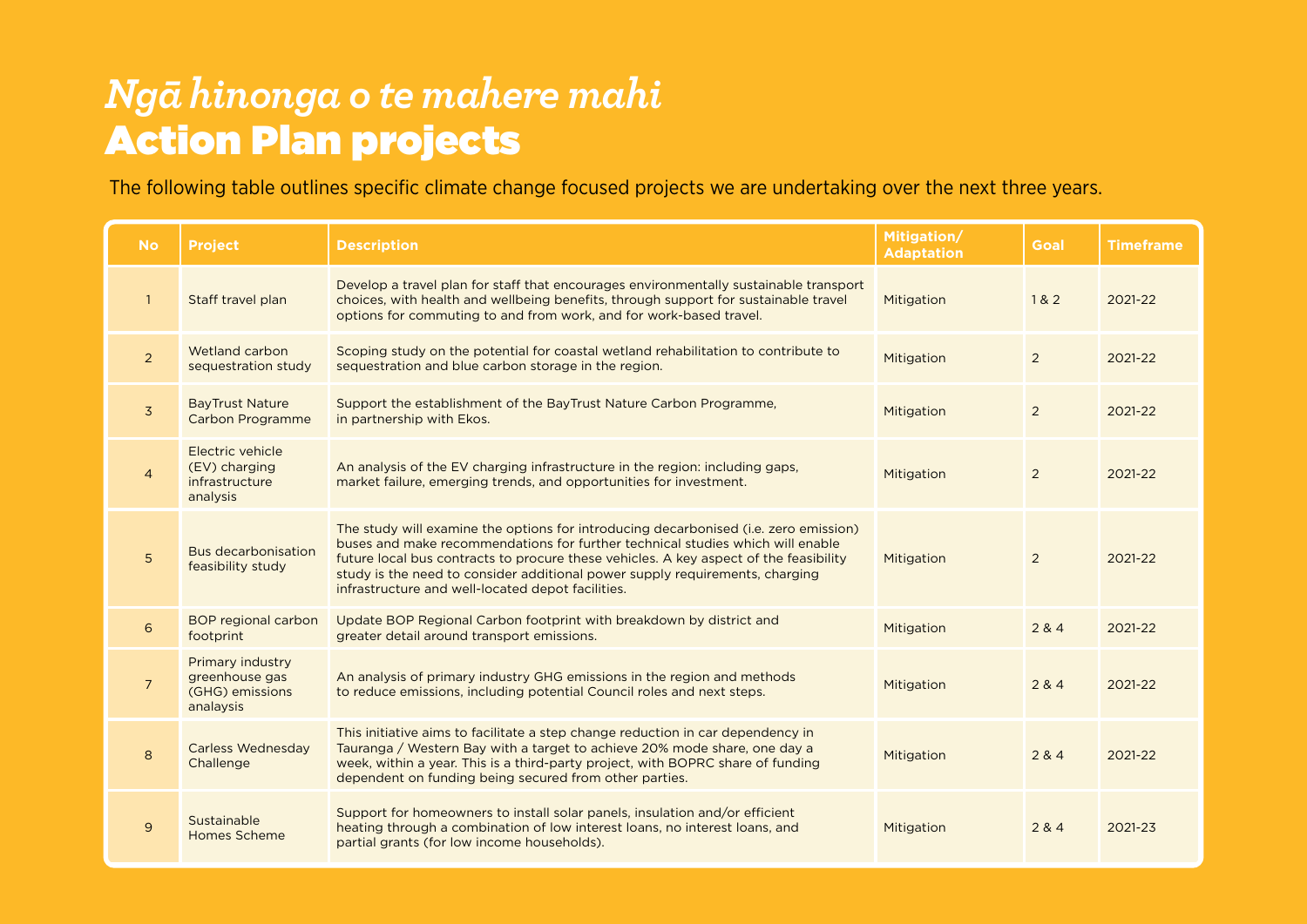| <b>No</b>       | <b>Project</b>                                                                                      | <b>Description</b>                                                                                                                                                                                                                                                                                 | Mitigation/<br><b>Adaptation</b> | <b>Goal</b>    | <b>Timeframe</b> |
|-----------------|-----------------------------------------------------------------------------------------------------|----------------------------------------------------------------------------------------------------------------------------------------------------------------------------------------------------------------------------------------------------------------------------------------------------|----------------------------------|----------------|------------------|
| 10 <sup>°</sup> | Regional<br>business support                                                                        | Partner with Sustainable Business Network and Economic<br>Development Agencies on sub-regional workshops to support the<br>new 'Climate Action Toolbox'.                                                                                                                                           | Mitigation                       | 284            | 2021-22          |
| 11              | FutureFit carbon<br>footprint tool                                                                  | Host the FutureFit carbon footprint tool on our website and partner with<br>our local authorities in supporting its use in households across the region.                                                                                                                                           | Mitigation                       | 284            | 2021-23          |
| 12              | <b>Tourism BOP Low</b><br>Carbon Economy<br>Programme                                               | Tourism BOP project to develop a low carbon circular economy programme<br>for the coastal Bay of Plenty to support a vision for a regenerative tourism model.                                                                                                                                      | Mitigation                       | 284            | 2021-23          |
| 13              | Climate change<br>region wide<br>adaptation                                                         | Development of a regional risk assessment for climate change, leading<br>to the development of a regional adaptation plan, working with stakeholders<br>across the region.                                                                                                                         | Adaptation                       | 3 & 4          | 2021-23          |
| 14              | Climate change<br>community and<br>iwi-led adaptation                                               | Support community and iwi-led adaptation planning, to understand of the<br>risks being faced by specific communities/iwi and explore options for reducing<br>vulnerability, through funding and advice.                                                                                            | Adaptation                       | 3 & 4          | 2021-23          |
| 15              | <b>Lifelines utilities</b><br>climate change<br>risk assessment                                     | A risk assessment to understand the threats that utilities networks face from<br>climate change and its associated hazards, covering energy, transportation, three<br>waters and telecommunications networks within the boundary of the Bay of Plenty<br>Civil Defence Emergency Management Group. | Adaptation                       | 3&4            | 2021-23          |
| 16              | <b>Climate Change</b><br>Resilience Whakatāne<br><b>Tauranga Rivers</b><br><b>Catchment Project</b> | Process to develop a Whakatāne Tauranga Rivers Climate Change Adaptive Plan<br>which identifies the community's preferred pathways for flood resilience.                                                                                                                                           | Adaptation                       | 3 & 4          | 2021-23          |
| 17              | Climate change<br>narrative and<br>story maps                                                       | Create story maps outlining the key climate change impacts for<br>the region identified in the NIWA report.                                                                                                                                                                                        | Adaptation                       | 3 & 4          | 2021-22          |
| 18              | <b>Coast Care Life's</b><br>a Beach climate<br>change module                                        | Update the Coast Care "Life's a beach" education resource to include<br>a climate change and adaptation module.                                                                                                                                                                                    | Adaptation                       | 3&4            | 2021-22          |
| 19              | <b>Priority One</b><br>business support                                                             | Priority One project to understand awareness, needs and readiness<br>of businesses with regard to the impacts of climate change.                                                                                                                                                                   | <b>Both</b>                      | $\overline{4}$ | 2021-22          |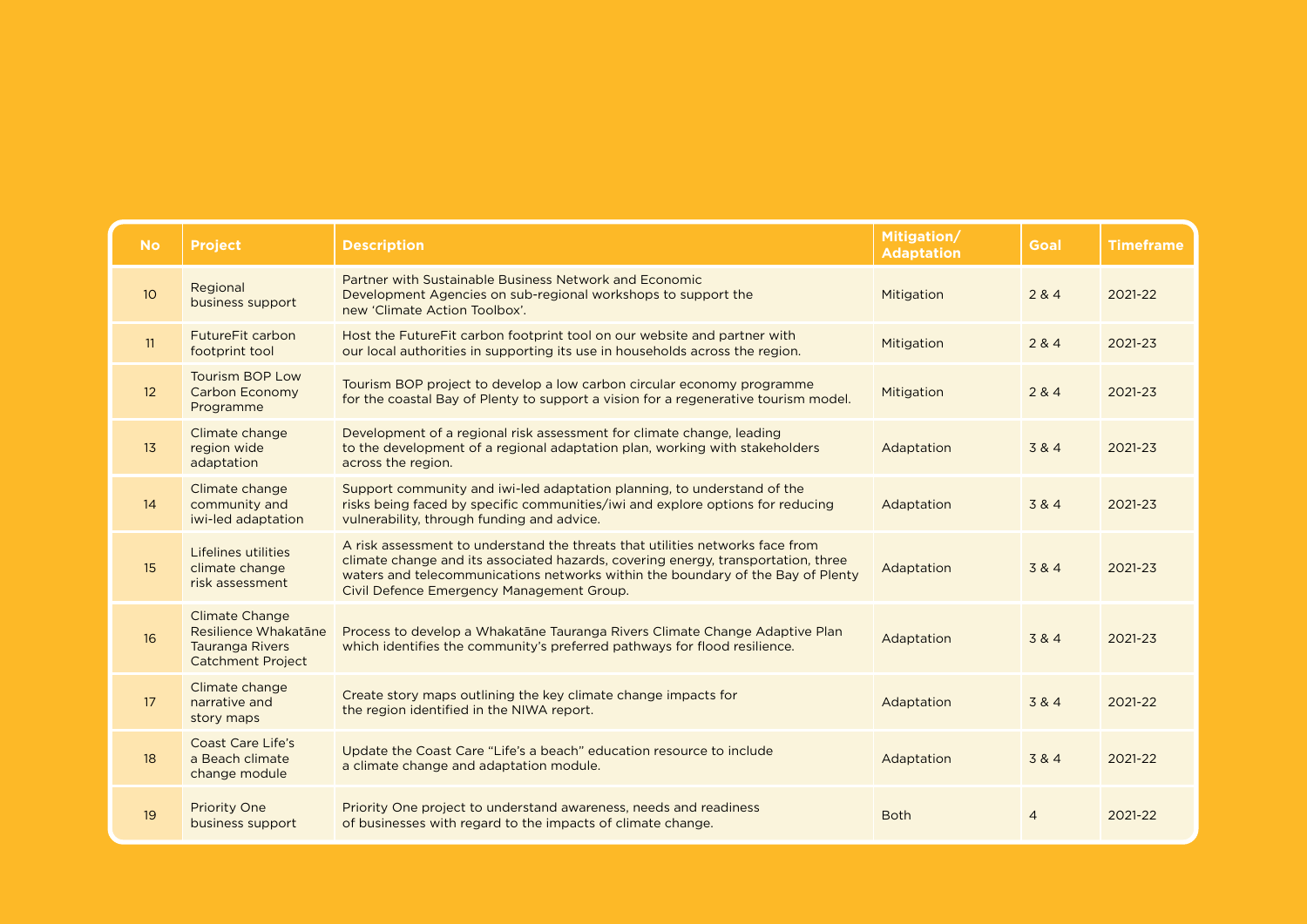# *Ngā tukunga paheko*  Operational delivery

The following table highlights where our other core areas of work have links to climate change.

| <b>Team</b>                           | <b>Description</b>                                                                                                                                                                                                                                                                                                                                                                                                                                                                                                                                                                                                                                                                                                               | Mitigation/<br><b>Adaptation</b> | Goal     |
|---------------------------------------|----------------------------------------------------------------------------------------------------------------------------------------------------------------------------------------------------------------------------------------------------------------------------------------------------------------------------------------------------------------------------------------------------------------------------------------------------------------------------------------------------------------------------------------------------------------------------------------------------------------------------------------------------------------------------------------------------------------------------------|----------------------------------|----------|
| Bay of<br>Connections                 | The Bay of Connections work programme is founded on projects that advance the vision of<br>New Zealand's low carbon economy and include: a Regional Cycle Network; forums on Low Carbon<br>Construction and Decarbonising Industries; and a regional waste stocktake and workshop.                                                                                                                                                                                                                                                                                                                                                                                                                                               | Mitigation                       | 284      |
| Biosecurity                           | The Regional Pest Management Plan considers the impact of the changing climate on the types of invasive<br>pests that we will be required to manage. The control of introduced browsing animal pest species has a<br>positive impact on native forest understorey plants, allowing them to regenerate and store carbon.                                                                                                                                                                                                                                                                                                                                                                                                          | <b>Both</b>                      | 2 & 3    |
| Corporate                             | Toitū CarbonReduce certification: annual audit of our corporate emissions and preparation of an associated<br>emissions management and reduction plan to identify opportunities for carbon efficiency in energy and<br>resource use. Current actions include energy audits of our offices, a fleet utilisation study for our Council<br>vehicles and electrification of our car fleet.<br>Developing a strategic procurement framework that supports low carbon and sustainable purchasing<br>decisions for products and services.<br>BOPRC supports staff working from home and has also signed up to the Greater Tauranga Travel Pledge,<br>with a commitment to encourage more people to adopt sustainable transport options. | Mitigation                       |          |
| Community<br>Engagement               | Raising awareness on climate change action across all our communities.<br>Supporting work across a range of areas with links to climate change, such as transport issues<br>and climate change resilience and adaptation.<br>The Youth Engagement Plan will look across council's work and concentrate on areas of greatest<br>interest to youth, with climate change and public transport likely to be a strong focus.                                                                                                                                                                                                                                                                                                          | <b>Both</b>                      | $\Delta$ |
| Data Services                         | Ongoing development of reporting and response processes to dealing with drought within the<br>Bay of Plenty. This includes methods to quantify drought, development of communication channels with<br>those impacted by drought, and methods to manage use and impacts.<br>Ensuring the BOPRC environmental monitoring network strategy and operation reflects requirements<br>to support climate change.                                                                                                                                                                                                                                                                                                                        | Adaptation                       | 3&4      |
| Finance                               | Climate risk reporting.<br>Socially responsible investment policy.                                                                                                                                                                                                                                                                                                                                                                                                                                                                                                                                                                                                                                                               | <b>Both</b>                      | 283      |
| Integrated<br>Catchment<br>Management | The Rotorua Catchments Activity supports both mitigation and adaptation activities. Solutions to improve<br>the nutrient footprint to the Rotorua lakes are largely centered around the retirement of land and reduction<br>in stock numbers. The Te Arawa Lakes Programme considers how climate change will impact on lake water<br>quality and the target Trophic Level Index set for each lake.                                                                                                                                                                                                                                                                                                                               | <b>Both</b>                      | 283      |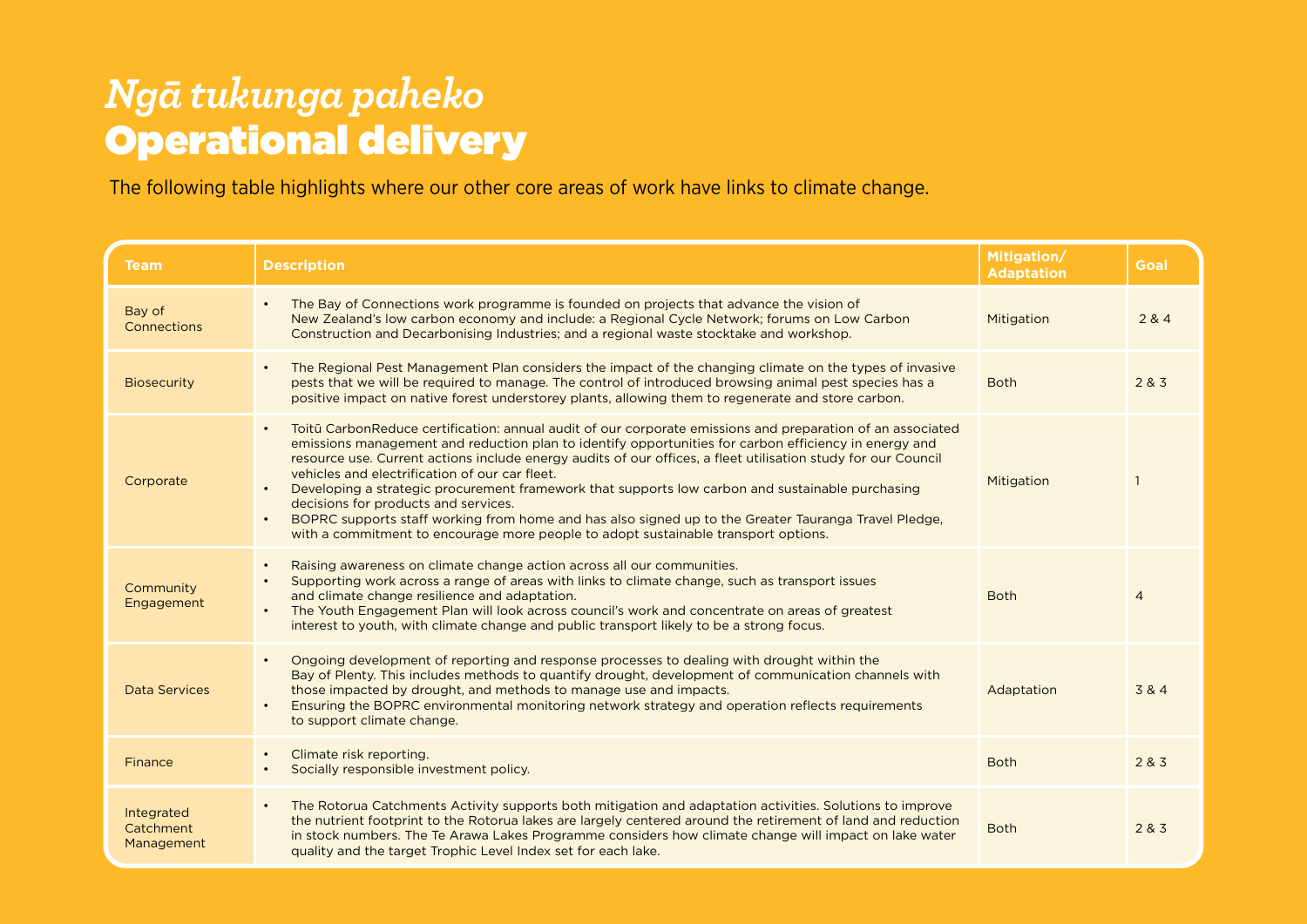| <b>Team</b>                           | <b>Description</b>                                                                                                                                                                                                                                                                                                                                                                                                                                                                                                                                                                                                                                                                                                                                                                                                                                                                                                                                                                                                                                    | Mitigation/<br><b>Adaptation</b> | Goal           |
|---------------------------------------|-------------------------------------------------------------------------------------------------------------------------------------------------------------------------------------------------------------------------------------------------------------------------------------------------------------------------------------------------------------------------------------------------------------------------------------------------------------------------------------------------------------------------------------------------------------------------------------------------------------------------------------------------------------------------------------------------------------------------------------------------------------------------------------------------------------------------------------------------------------------------------------------------------------------------------------------------------------------------------------------------------------------------------------------------------|----------------------------------|----------------|
| Integrated<br>Catchment<br>Management | The Coastal Catchments Environmental Grants Policy supports activities around estuarine and harbour<br>margin sites (eg Tauranga Moana, Ōhiwa and Waihī Estuary), particularly around creation of salt marsh<br>habitat by re-connecting low-lying land with tidal flows. These support adaptation to rising sea levels,<br>and mitigation by sequestration of carbon in the saltmarsh wetlands.<br>Coast Care dune restoration.<br>Sediment reduction initiatives (riparian management, detainment bunds, treatment wetlands).<br>$\bullet$<br>Planting of native species with an associated estimate of carbon sequestration from Council<br>supported planting.                                                                                                                                                                                                                                                                                                                                                                                    | <b>Both</b>                      | 283            |
| Policy<br>and Planning                | Consideration of climate change through current and future plan and policy changes, and spatial planning.<br>Under implementation of the National Policy Statement for Freshwater Management, freshwater must<br>be managed as part of the New Zealand's integrated response to climate change, including when setting<br>limits on resource use and environmental flows and levels, and more broadly (e.g. new On-site effluent<br>treatment system designs will need to take climate change into consideration).<br>The Regional Policy Statement contains provisions around the likely impacts of climate change in the<br>Integrated Resource Management and Natural Hazards Chapters.<br>The Natural Hazards Programme considers the impacts that natural hazards may have on people, property<br>$\bullet$<br>and the environment, which may be further worsened by climate change.<br>The Regional Coastal Environment Plan considers the planning and management of the effects of climate<br>$\bullet$<br>change on the coastal environment. | Adaptation                       | $\overline{3}$ |
| Public<br>Transport                   | Provision of electric buses as part of our public transport fleet.<br>Free fare trials for school and tertiary students using public transport.<br>$\bullet$<br>Review of the Regional Land Transport Plan greenhouse gas emissions target and<br>$\bullet$<br>investment programme.<br>Public Transport Services and Infrastructure Business Case setting out a 10-year investment strategy<br>$\bullet$<br>for investment in more frequent and reliable low carbon bus services.<br>Travel Demand Management and Behaviour Change programme to understand and change current<br>$\bullet$<br>car-dominated demand.<br>Updating the Regional Public Transport Plan to set policy and strategy for the bus network,<br>$\bullet$<br>and promote key policies which aim to increase travel at the expense of the private car.                                                                                                                                                                                                                          | Mitigation                       | 2              |
| <b>Rivers and</b><br><b>Drainage</b>  | Infrastructure Strategy identifies climate change as a significant issue that will impact on flood<br>protection and control works, including stopbanks, which Council is responsible for maintaining.<br>River Scheme Sustainability Programme.<br>Assessing the level of risk due to climate change and more frequent adverse events and<br>determining the appropriate response, such as through the design of new infrastructure and<br>engagement with the community.                                                                                                                                                                                                                                                                                                                                                                                                                                                                                                                                                                            | Adaptation                       | $\overline{3}$ |
| Science                               | Use models and expert opinion to understand the potential impacts of climate change on a range<br>of domains including; freshwater quality and quantity, biodiversity, terrestrial biodiversity, animal<br>and plant pests, estuaries, marine and coastal areas, and natural hazards.<br>The Science Plan has a particular focus on identifying: (i) whether potential thresholds or tipping<br>$\bullet$<br>points exist; (ii) cumulative impacts; and (iii) multiple stressor responses. This information can be<br>used to inform proactive management.                                                                                                                                                                                                                                                                                                                                                                                                                                                                                            | Adaptation                       | 3 & 4          |